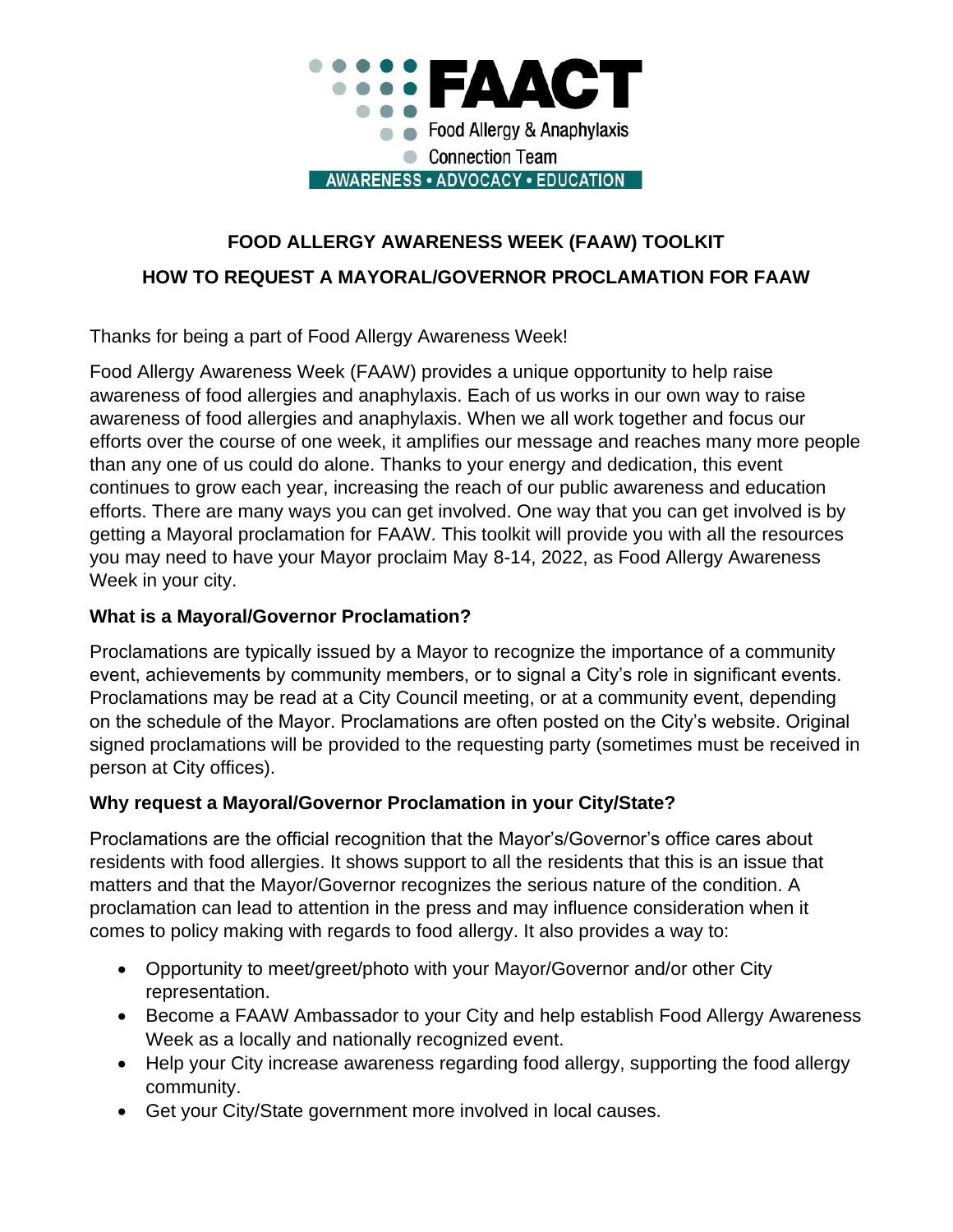## **What Food Allergy Awareness Week will offer your City/State:**

• The chance for citizens to become more aware and get involved in state, community, and local causes. • Build and strengthen partnerships across sectors.

## **In this toolkit, you will find:**

- Steps to request a Mayoral/Governor Proclamation
- Sample outreach email
- Sample Mayoral/Governor Proclamation for Food Allergy Awareness Week
- Sample Press Release

## **Steps to Request a Mayoral/Governor Proclamation for Food Allergy Awareness Week**

- 1. On your city/state's official website, you may find directions on how to request a proclamation. Some may even have a direct link, web address or steps to follow for their process. If this is not available, send an email to your Mayor's office. Contact information for your Mayor should be listed on the site. We have provided a sample email in this tool kit for you.
- 2. Request proclamation in advance in order to be completed and received by a specific date.
- 3. Many times, offices may request a sample draft of the proclamation. We also have a sample in the tool kit as well.
- 4. You also might consider requesting a photo opportunity when the Mayor actually signs the proclamation or presenting the document to the public or directly to you as the representative requesting the proclamation. It would be great to invite other FAAW supporters in your community to take part as well.
- 5. If your Mayor grants your request, share your story with your local media. It is a wonderful opportunity to spread awareness even further. Create a press release to send to your media outlets in television, press and radio. We have created a template for your press release as part of this kit.
- 6. FAAW ambassadors who spearhead the action to receive a Mayoral Proclamation in their City are welcome to display the official Proclamation in their organization. Let us know about your success! Share your achievement with the Food Allergy and Anaphylaxis Connection Team so we can help you spread the word about your achievement and your City's involvement!
- *7. Repeat the above steps to request your Governor's Proclamation in your state.*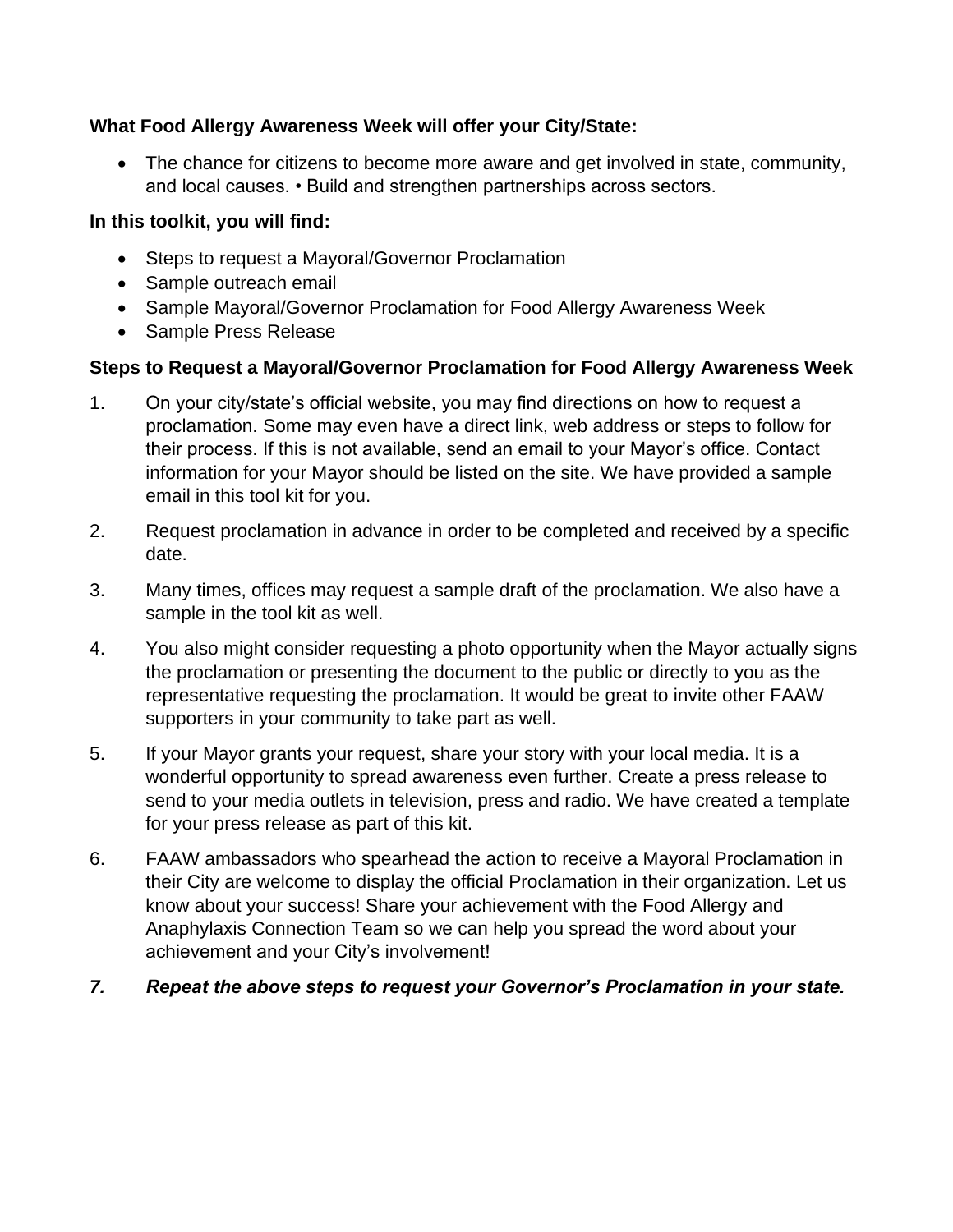## **Sample Outreach Email**

The following email offers ideas and language you can use as part of your outreach to your Mayor for FAAW. Feel free to copy, paste or adjust as you see fit for your organization as you communicate about your involvement with Food Allergy Awareness Week 2022.

## **FOOD ALLERGY AWARENESS WEEK: MAY 8-14, 2022**

Dear \_\_\_\_\_\_\_\_\_\_,

This year, May 8-14, 2022, [NAME OF LOCAL SUPPORT GROUP] and Food Allergy and Anaphylaxis Connection Team (FAACT) are part of a local and national call to action that will spread awareness and understanding regarding Food Allergies. Food Allergy is an immune system response to a food the body mistakenly believes is harmful. This sometimes results in anaphylaxis, a serious allergic reaction that comes on quickly and has the potential to become life-threatening. When a person with food allergy eats the food, his or her immune system releases massive amounts of chemicals, including histamine, that trigger a cascade of symptoms that can affect the respiratory system, the gastrointestinal tract, the skin, and/or the cardiovascular system. There are as many as 32 million Americans, including 6 million children, affected by food allergies.

U.S. Mayors, Governors, City Councils, and other elected officials around the country have supported food allergy awareness in their area. Even the White House also publicly supported Food Allergy Awareness Week.

As a Food Allergy Awareness Week supporter from the City/State of  $\qquad \qquad$ , we would like to respectfully request that the City/State of The Mathem officially proclaim May 8-14, 2022 as Food Allergy Awareness Week. Your support in endorsing FOOD ALLERGY AWARENESS WEEK, will increase community awareness about food allergies. In doing so, you will help educate schools, restaurants, and the residence of our city on the seriousness of this potentially life-threatening medical condition.

FAACT's Food Allergy Awareness Week campaign provides a framework and ideas for people to choose their own best way to contribute to their communities and will provide the citizens of \_\_\_\_\_\_\_\_\_\_\_\_\_ with an opportunity to spread awareness. [INSERT HOW YOUR SG INTENDS ON PARTICIPATING]

For additional information, please visit our website at www.FoodAllergyAwareness.org. It would truly be an honor to have the City/State of The More formally proclaim Food Allergy Awareness Week in support of the food allergic families within our community. Thank you for considering our request.

Sincerely,

[YOUR NAME]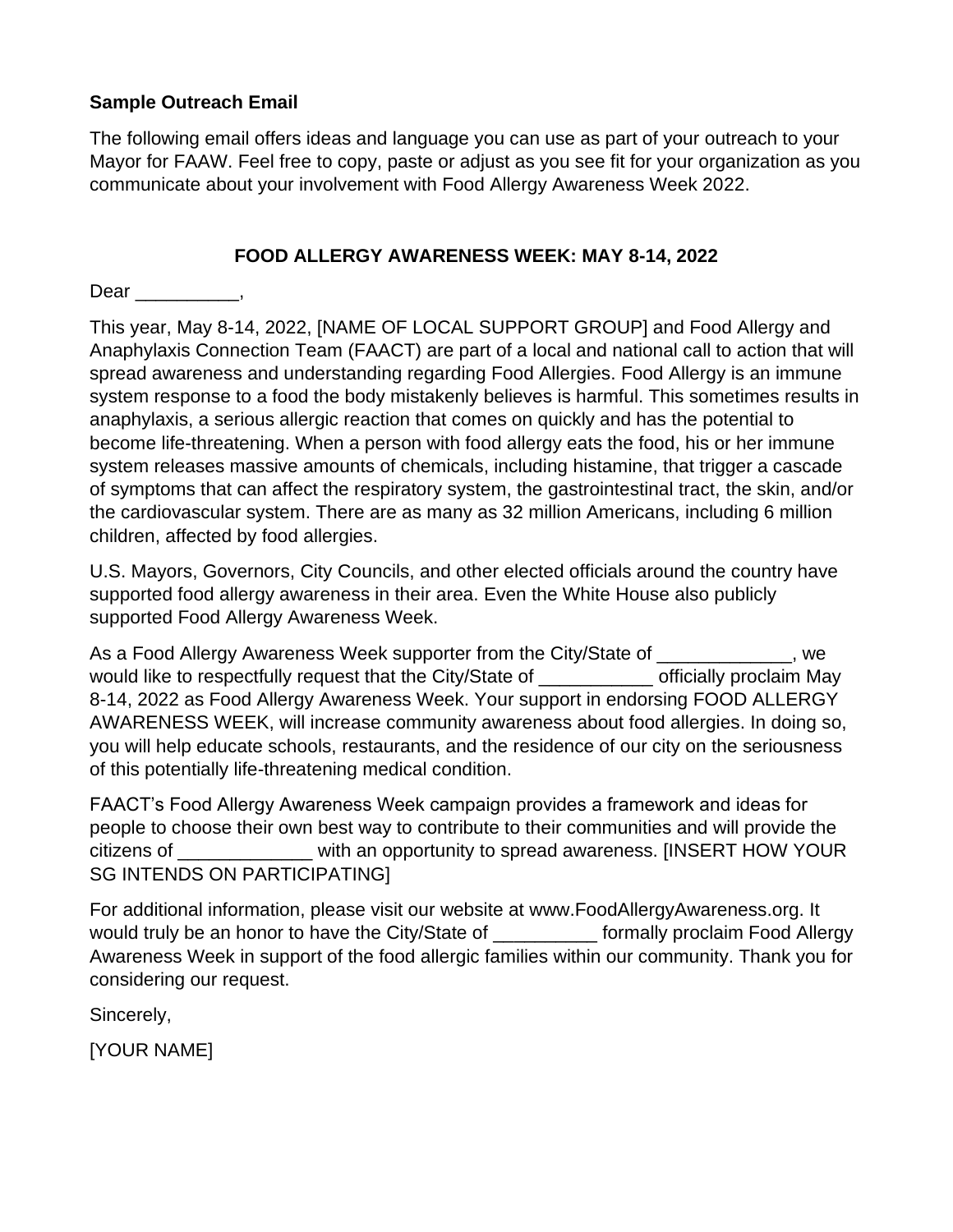#### **(Sample) Food Allergy Awareness Week Proclamation May 8-14, 2022**

WHEREAS, Food Allergy Awareness Week was established as a national week of encouraging food allergy awareness and supporting those who are impacted by food allergies and anaphylaxis; and

WHEREAS, Food allergies affect as many as 32 million Americans, including 6 million children; and

WHEREAS, the prevalence of food allergies appears to be increasing among children under the age of 18, which is 2 students in every classroom; and

WHEREAS, according to the Centers for Disease Control and Prevention (CDC), between 1997 and 2011, the prevalence of food allergies rose 50 percent and

WHEREAS, nine foods account for 90 percent of all food allergy reactions: Peanuts, Tree Nuts, Milk, Egg, Wheat, Soy, Fish, Shellfish, and Sesame.

WHEREAS, a food allergy is an immune system response to a food the body mistakenly believes is harmful. When a person with food allergy eats the food, his or her immune system releases massive amounts of chemicals, including histamine, that trigger a cascade of symptoms that can affect the respiratory system, the gastrointestinal tract, the skin, and/or the cardiovascular system; and

WHEREAS, there is no cure for food allergies, strict avoidance is the only way to prevent an allergic reaction; and

WHEREAS, anaphylaxis is a serious allergic reaction that comes on quickly and has the potential to become life-threatening; and

WHEREAS, managing a food allergy on a daily basis involves constant vigilance and trace amounts of an allergen can trigger an allergic reaction in some individuals; and

WHEREAS, [Food Allergy and Anaphylaxis Connection Team \(FAACT\)](https://www.foodallergyawareness.org/) is a national, nonprofit organization committed to their mission to educate, advocate, and raise awareness for all individuals and families affected by food allergies and life-threatening anaphylaxis; and

NOW, THEREFORE, I, (MAYOR'S/GOVERNOR'S NAME), Mayor of the City/Governor of (CITY/STATE NAME), do hereby proclaim May 8-14, 2022 as Food Allergy Awareness Week in the City/State of (CITY/STATE NAME), and encourage all residents to increase their understanding and awareness of this potentially life-threatening medical condition, improving the quality of life of the 32 million Americans affected by food allergies and anaphylaxis by visiting [www.FoodAllergyAwareness.org.](https://www.foodallergyawareness.org/education/food-allergy-awareness-initiatives/)

IN WITNESS WHEREOF, I have hereunto set my hand and caused the Seal of the City/State of (CITY NAME, STATE,) to be affixed this 8th day of May 2022.

\_\_\_\_\_\_\_\_\_\_\_\_\_\_\_\_\_\_\_\_\_\_\_\_\_\_\_\_\_\_\_\_\_\_\_\_\_\_\_\_\_\_\_\_ NAME, MAYOR/GOVERNOR of (CITY/STATE NAME)